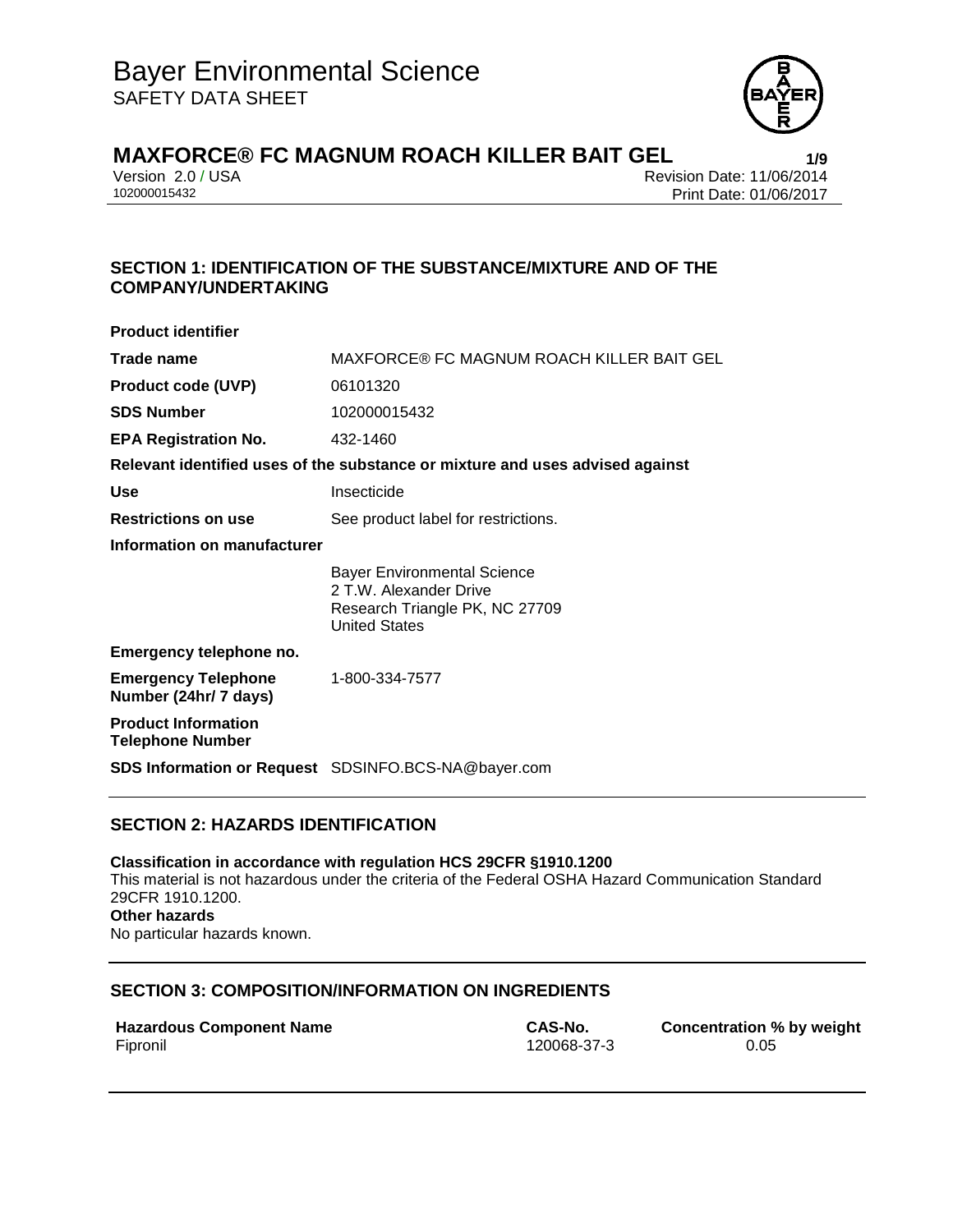

# **MAXFORCE® FC MAGNUM ROACH KILLER BAIT GEL 2/9**

| Version 2.0 / USA |  |
|-------------------|--|
| 102000015432      |  |

Revision Date: 11/06/2014 Print Date: 01/06/2017

## **SECTION 4: FIRST AID MEASURES**

| <b>Description of first aid measures</b>                                   |                                                                                                                                                                                                                                                                                                           |  |
|----------------------------------------------------------------------------|-----------------------------------------------------------------------------------------------------------------------------------------------------------------------------------------------------------------------------------------------------------------------------------------------------------|--|
| <b>General advice</b>                                                      | When possible, have the product container or label with you when<br>calling a poison control center or doctor or going for treatment.                                                                                                                                                                     |  |
| <b>Inhalation</b>                                                          | Move to fresh air. If person is not breathing, call 911 or an ambulance,<br>then give artificial respiration, preferably mouth-to-mouth if possible. Call<br>a physician or poison control center immediately.                                                                                            |  |
| <b>Skin contact</b>                                                        | Take off contaminated clothing and shoes immediately. Wash off<br>immediately with plenty of water for at least 15 minutes. Call a physician<br>or poison control center immediately.                                                                                                                     |  |
| Eye contact                                                                | Hold eye open and rinse slowly and gently with water for 15-20 minutes.<br>Remove contact lenses, if present, after the first 5 minutes, then<br>continue rinsing eye. Call a physician or poison control center<br>immediately.                                                                          |  |
| Ingestion                                                                  | Call a physician or poison control center immediately. Rinse out mouth<br>and give water in small sips to drink. DO NOT induce vomiting unless<br>directed to do so by a physician or poison control center. Never give<br>anything by mouth to an unconscious person. Do not leave victim<br>unattended. |  |
| Most important symptoms and effects, both acute and delayed                |                                                                                                                                                                                                                                                                                                           |  |
| <b>Symptoms</b>                                                            | The following symptoms may occur:, Restlessness, Anxiety, Tremors                                                                                                                                                                                                                                         |  |
| Indication of any immediate medical attention and special treatment needed |                                                                                                                                                                                                                                                                                                           |  |
| <b>Treatment</b>                                                           | Appropriate supportive and symptomatic treatment as indicated by the<br>patient's condition is recommended. There is no specific antidote.                                                                                                                                                                |  |

## **SECTION 5: FIREFIGHTING MEASURES**

| <b>Extinguishing media</b>                                  |                                                                                                                                                                                              |
|-------------------------------------------------------------|----------------------------------------------------------------------------------------------------------------------------------------------------------------------------------------------|
| <b>Suitable</b>                                             | Dry chemical, Foam, Water, Carbon dioxide (CO2)                                                                                                                                              |
| Unsuitable                                                  | None known.                                                                                                                                                                                  |
| Special hazards arising<br>from the substance or<br>mixture | Dangerous gases are evolved in the event of a fire.                                                                                                                                          |
| <b>Advice for firefighters</b>                              |                                                                                                                                                                                              |
| <b>Special protective</b><br>equipment for fire-fighters    | In the event of fire and/or explosion do not breathe fumes. Firefighters<br>should wear NIOSH approved self-contained breathing apparatus and<br>full protective clothing.                   |
| <b>Further information</b>                                  | Keep out of smoke. Fight fire from upwind position. Cool closed<br>containers exposed to fire with water spray. Do not allow run-off from<br>fire fighting to enter drains or water courses. |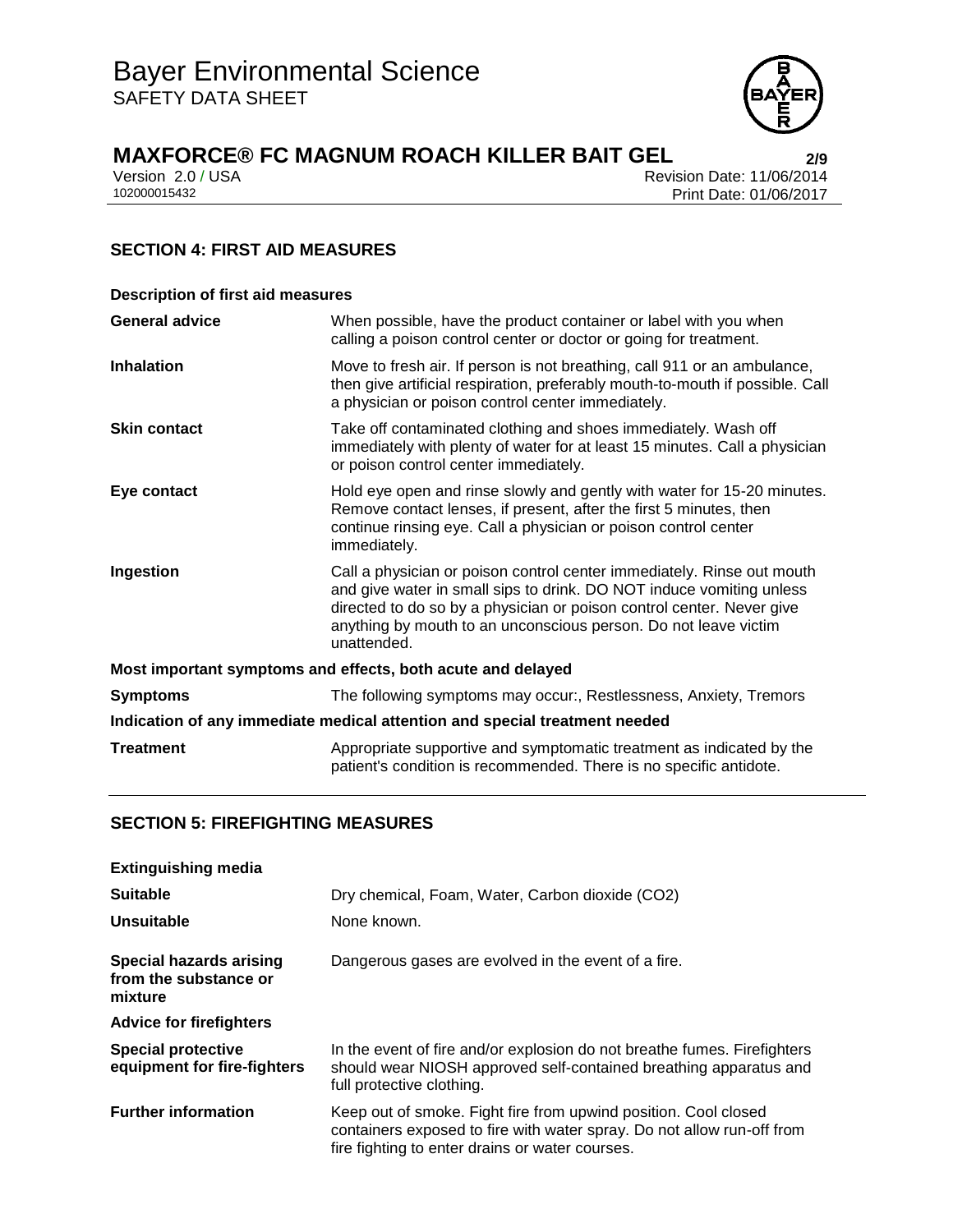

# **MAXFORCE®** FC MAGNUM ROACH KILLER BAIT GEL<br>**Version 2.0/USA**<br>Revision Date: 11/06/2014

Version 2.0 / USA Revision Date: 11/06/2014<br>102000015432 Print Date: 01/06/2017 Print Date: 01/06/2017

| <b>Flash point</b>              | no data available |
|---------------------------------|-------------------|
| <b>Autoignition temperature</b> | no data available |
| <b>Lower explosion limit</b>    | no data available |
| <b>Upper explosion limit</b>    | no data available |
| <b>Explosivity</b>              | not applicable    |

## **SECTION 6: ACCIDENTAL RELEASE MEASURES**

| Personal precautions, protective equipment and emergency procedures |                                                                                                                                                                                      |  |
|---------------------------------------------------------------------|--------------------------------------------------------------------------------------------------------------------------------------------------------------------------------------|--|
| <b>Precautions</b>                                                  | Keep unauthorized people away. Isolate hazard area. Avoid contact<br>with spilled product or contaminated surfaces.                                                                  |  |
| Methods and materials for containment and cleaning up               |                                                                                                                                                                                      |  |
| Methods for cleaning up                                             | Collect and transfer the product into a properly labelled and tightly<br>closed container. Clean contaminated floors and objects thoroughly,<br>observing environmental regulations. |  |
| <b>Additional advice</b>                                            | Use personal protective equipment. Do not allow to enter soil,<br>waterways or waste water canal.                                                                                    |  |
| Reference to other sections                                         | Information regarding safe handling, see section 7.<br>Information regarding personal protective equipment, see section 8.<br>Information regarding waste disposal, see section 13.  |  |

## **SECTION 7: HANDLING AND STORAGE**

#### **Precautions for safe handling**

| Advice on safe handling                                   | Product will stain porous surfaces. Use only in area provided with<br>appropriate exhaust ventilation.                                                                                                                                                                                                                                                                                 |
|-----------------------------------------------------------|----------------------------------------------------------------------------------------------------------------------------------------------------------------------------------------------------------------------------------------------------------------------------------------------------------------------------------------------------------------------------------------|
| <b>Advice on protection</b><br>against fire and explosion | Do not use this product in or on electrical equipment due to the<br>possibility of shock hazard.                                                                                                                                                                                                                                                                                       |
| <b>Hygiene measures</b>                                   | Remove Personal Protective Equipment (PPE) immediately after<br>handling this product. Remove soiled clothing immediately and clean<br>thoroughly before using again. Wash thoroughly and put on clean<br>clothing.<br>Wash hands thoroughly with soap and water after handling and before<br>eating, drinking, chewing gum, using tobacco, using the toilet or<br>applying cosmetics. |

**Conditions for safe storage, including any incompatibilities**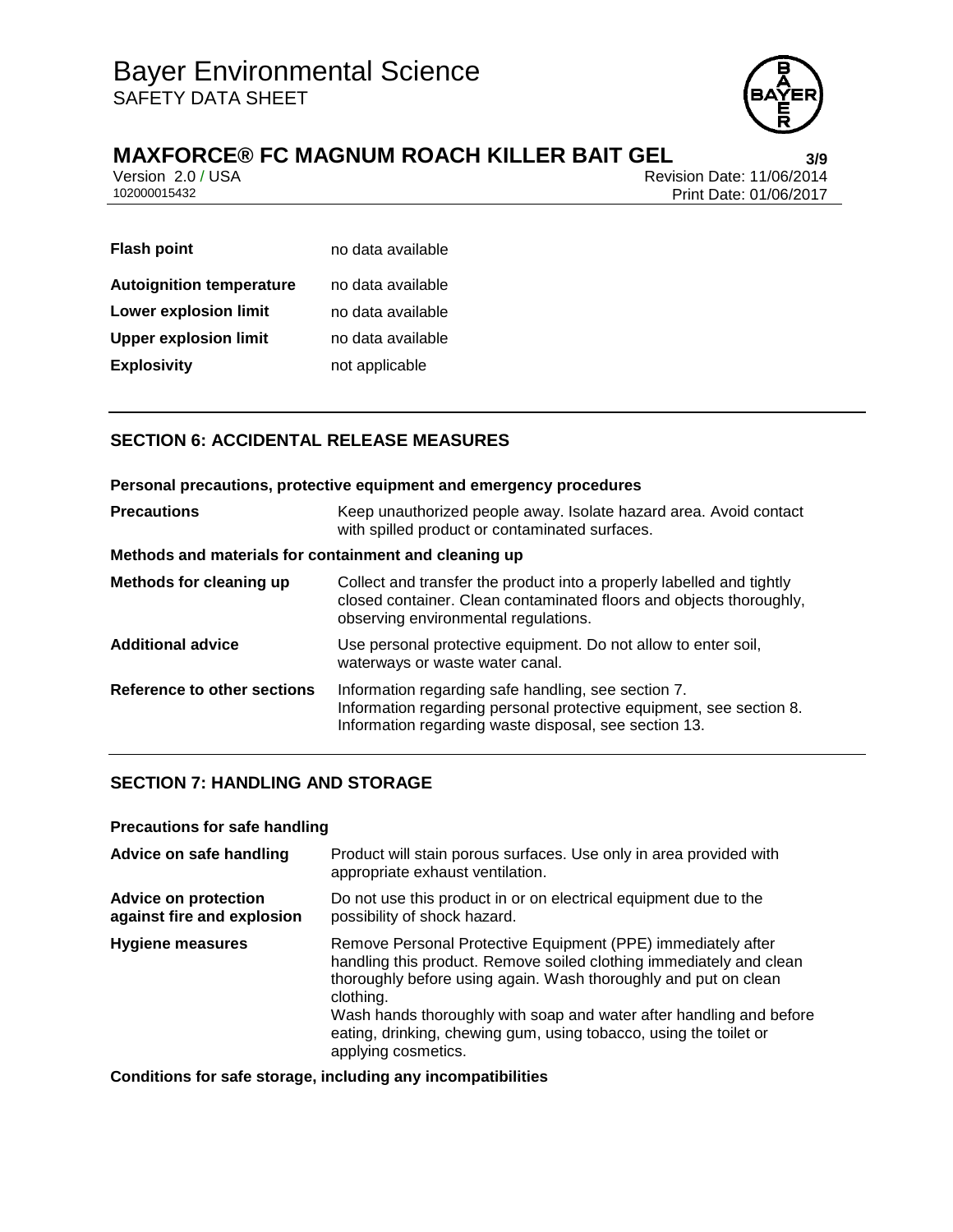

## **MAXFORCE® FC MAGNUM ROACH KILLER BAIT GEL 4/9**

Version 2.0 / USA Revision Date: 11/06/2014<br>102000015432 Print Date: 01/06/2017 Print Date: 01/06/2017

### **Requirements for storage areas and containers**

Keep out of reach of children and animals. Keep away from direct sunlight. Keep containers tightly closed in a dry, cool and well-ventilated place.

## **SECTION 8: EXPOSURE CONTROLS/PERSONAL PROTECTION**

#### **Control parameters**

| <b>Components</b>                 | CAS-No.       | <b>Control parameters</b>    | <b>Update</b> | <b>Basis</b>       |
|-----------------------------------|---------------|------------------------------|---------------|--------------------|
| Fipronil<br>(Particulate.)        | 120068-37-3   | 50ug/m3<br>(ST ESL)          | 02 2013       | <b>TX ESL</b>      |
| Fipronil<br>(Particulate.)        | 120068-37-3   | 5ug/m3<br>(AN ESL)           | 02 2013       | <b>TX ESL</b>      |
| Fipronil                          | 120068-37-3   | $0.035$ mg/m3<br>(TWA)       |               | OES BCS*           |
| Sucrose                           | $57 - 50 - 1$ | 10 mg/m3<br>(TWA)            | 02 2012       | <b>ACGIH</b>       |
| Sucrose<br>(Respirable.)          | $57 - 50 - 1$ | $5$ mg/m $3$<br>(REL)        | 2010          | <b>NIOSH</b>       |
| Sucrose<br>(Total)                | $57 - 50 - 1$ | $10$ mg/m $3$<br>(REL)       | 2010          | <b>NIOSH</b>       |
| Sucrose<br>(Total dust.)          | $57 - 50 - 1$ | $15 \text{ mg/m}$ 3<br>(PEL) | 02 2006       | OSHA Z1            |
| Sucrose<br>(Respirable fraction.) | $57 - 50 - 1$ | $5 \text{ mg/m}$ 3<br>(PEL)  | 02 2006       | OSHA <sub>Z1</sub> |
| Sucrose<br>(Respirable fraction.) | $57 - 50 - 1$ | $5 \text{ mg/m}$ 3<br>(TWA)  | 1989          | OSHA Z1A           |
| Sucrose<br>(Total dust.)          | $57 - 50 - 1$ | $15$ mg/m $3$<br>(TWA)       | 1989          | OSHA Z1A           |
| Sucrose<br>(Respirable fraction.) | $57 - 50 - 1$ | $5 \text{ mg/m}$ 3<br>(TWA)  | 06 2008       | <b>TN OEL</b>      |
| Sucrose<br>(Total dust.)          | $57 - 50 - 1$ | 15 mg/m3<br>(TWA)            | 06 2008       | TN OEL             |
| Sucrose<br>(Particulate.)         | $57 - 50 - 1$ | 50ug/m3<br>(ST ESL)          | 02 2013       | <b>TX ESL</b>      |
| Sucrose<br>(Particulate.)         | $57 - 50 - 1$ | 5ug/m3<br>(AN ESL)           | 02 2013       | <b>TX ESL</b>      |

No control parameters known.

\*OES BCS: Internal Bayer CropScience "Occupational Exposure Standard"

#### **Exposure controls**

#### **Personal protective equipment**

In normal use and handling conditions please refer to the label and/or leaflet. In all other cases the following recommendations would apply.

**Respiratory protection** Respiratory protection is not required under anticipated circumstances of exposure.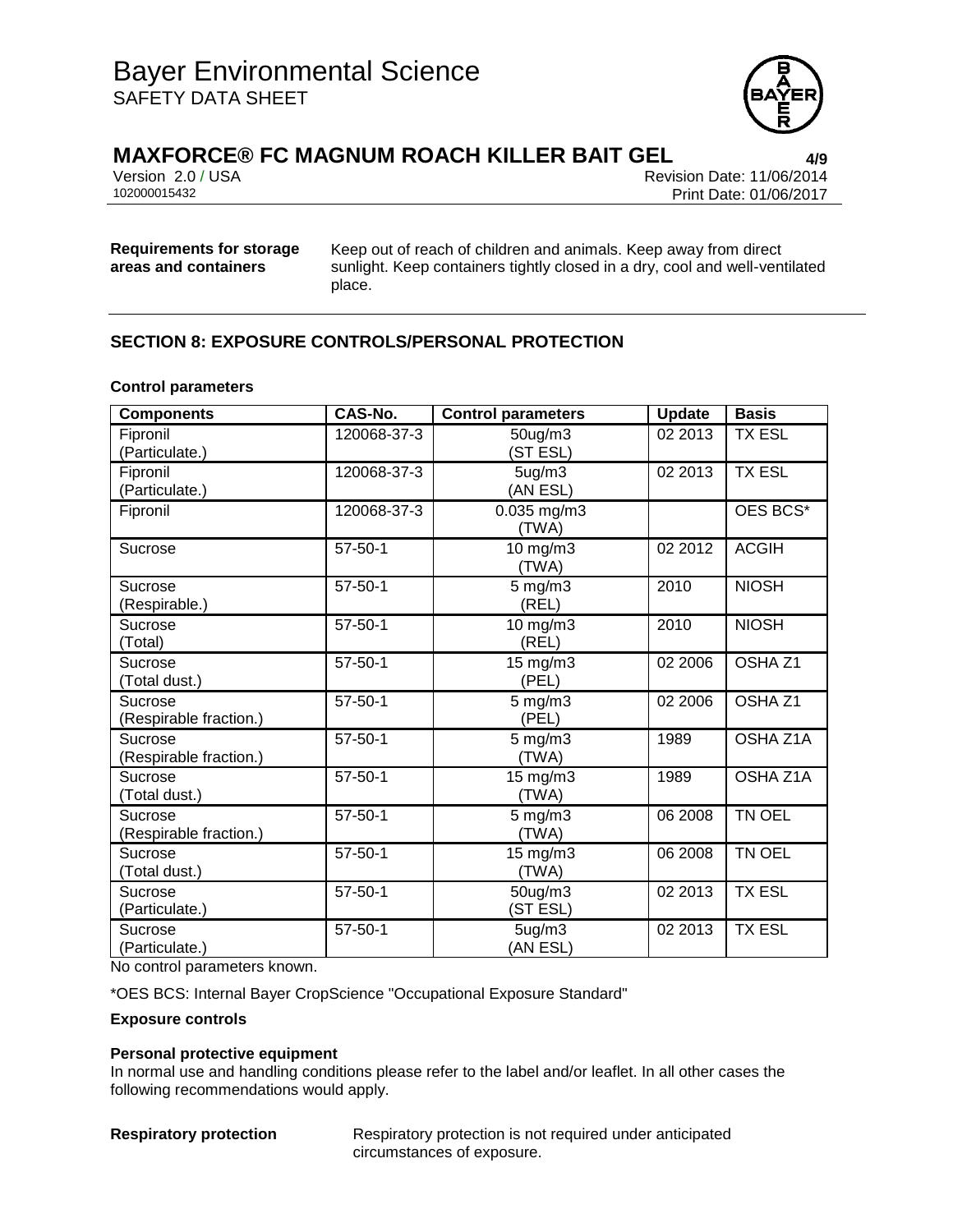

# **MAXFORCE®** FC MAGNUM ROACH KILLER BAIT GEL<br>**Version 2.0/USA** Prevision Date: 11/06/2014

Version 2.0 / USA Revision Date: 11/06/2014<br>102000015432 Print Date: 01/06/2017 Print Date: 01/06/2017

| <b>Hand protection</b>             | Chemical resistant nitrile rubber gloves                                                                                                                                                              |
|------------------------------------|-------------------------------------------------------------------------------------------------------------------------------------------------------------------------------------------------------|
| Eye protection                     | Safety glasses with side-shields                                                                                                                                                                      |
| Skin and body protection           | Wear long-sleeved shirt and long pants and shoes plus socks.                                                                                                                                          |
| <b>General protective measures</b> | Follow manufacturer's instructions for cleaning/maintaining PPE. If<br>no such instructions for washables, use detergent and warm/tepid<br>water.<br>Keep and wash PPE separately from other laundry. |

## **SECTION 9. PHYSICAL AND CHEMICAL PROPERTIES**

| Appearance                                              | light brown                            |
|---------------------------------------------------------|----------------------------------------|
| <b>Physical State</b>                                   | qel                                    |
| Odor                                                    | characteristic                         |
| <b>Odour Threshold</b>                                  | no data available                      |
| рH                                                      | no data available                      |
| <b>Vapor Pressure</b>                                   | no data available                      |
| Vapor Density (Air = 1)                                 | no data available                      |
| <b>Specific Gravity</b>                                 | no data available                      |
| <b>Evapouration rate</b>                                | no data available                      |
| <b>Boiling Point</b><br><b>Melting / Freezing Point</b> | no data available<br>no data available |
| <b>Water solubility</b>                                 | soluble                                |
| <b>Minimum Ignition Energy</b>                          | not applicable                         |
| <b>Decomposition</b><br>temperature                     | not applicable                         |
| <b>Partition coefficient: n-</b><br>octanol/water       | not applicable                         |
| <b>Viscosity</b>                                        | 40,000 - 115,000 cps at 25 °C          |
| <b>Flash point</b>                                      | no data available                      |
| <b>Autoignition temperature</b>                         | no data available                      |
| <b>Lower explosion limit</b>                            | no data available                      |
| <b>Upper explosion limit</b>                            | no data available                      |
| <b>Explosivity</b>                                      | not applicable                         |
|                                                         |                                        |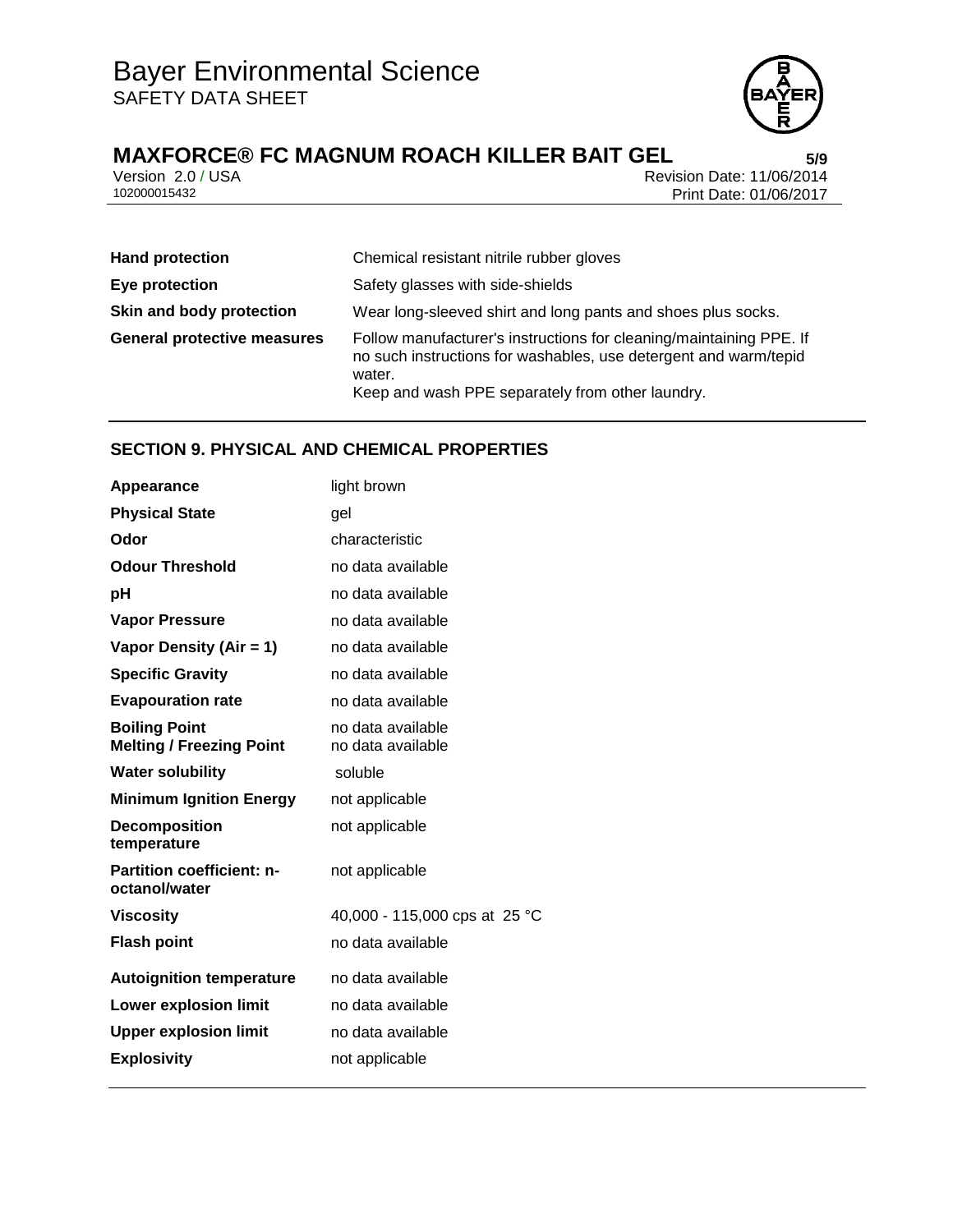

# **MAXFORCE® FC MAGNUM ROACH KILLER BAIT GEL 6/9**

Version 2.0 / USA Revision Date: 11/06/2014<br>102000015432 Print Date: 01/06/2017 Print Date: 01/06/2017

## **SECTION 10: STABILITY AND REACTIVITY**

| <b>Reactivity</b>                            |                                                                       |
|----------------------------------------------|-----------------------------------------------------------------------|
| <b>Thermal decomposition</b>                 | not applicable                                                        |
| <b>Chemical stability</b>                    | Stable under normal conditions.                                       |
| <b>Possibility of hazardous</b><br>reactions | No dangerous reaction known under conditions of normal use.           |
| <b>Conditions to avoid</b>                   | Extremes of temperature and direct sunlight.<br>Exposure to moisture. |
| Incompatible materials                       | Strong oxidizing agents, Strong bases, Strong acids                   |
| <b>Hazardous decomposition</b><br>products   | No decomposition products expected under normal conditions of use.    |

#### **SECTION 11: TOXICOLOGICAL INFORMATION**

| <b>Exposure routes</b>          | Eye contact, Skin Absorption, Skin contact, Ingestion |
|---------------------------------|-------------------------------------------------------|
| <b>Immediate Effects</b><br>Eve | Moderate eye irritation.                              |
| <b>Skin</b>                     | Harmful if absorbed through skin.                     |

#### **Information on toxicological effects**

| <b>Acute oral toxicity</b>       | LD50 (rat) $> 5,000$ mg/kg     |  |
|----------------------------------|--------------------------------|--|
| <b>Acute inhalation toxicity</b> |                                |  |
|                                  | no data available              |  |
| <b>Acute dermal toxicity</b>     | LD50 (rat) $> 5,000$ mg/kg     |  |
| <b>Skin irritation</b>           | Slight irritation (rabbit)     |  |
| Eye irritation                   | Minimally irritating. (rabbit) |  |
| <b>Sensitisation</b>             | Non-sensitizing. (guinea pig)  |  |

#### **Assessment repeated dose toxicity**

Fipronil caused specific target organ toxicity in experimental animal studies in the following organ(s): liver. Fipronil caused neurobehavioral effects and/or neuropathological changes in animal studies.

#### **Assessment Mutagenicity**

Fipronil was not mutagenic or genotoxic in a battery of in vitro and in vivo tests.

#### **Assessment Carcinogenicity**

Fipronil caused an increased incidence of tumours in rats in the following organ(s): Thyroid. The mechanism that triggers tumours in rodents and the type of tumours observed are not relevant to humans.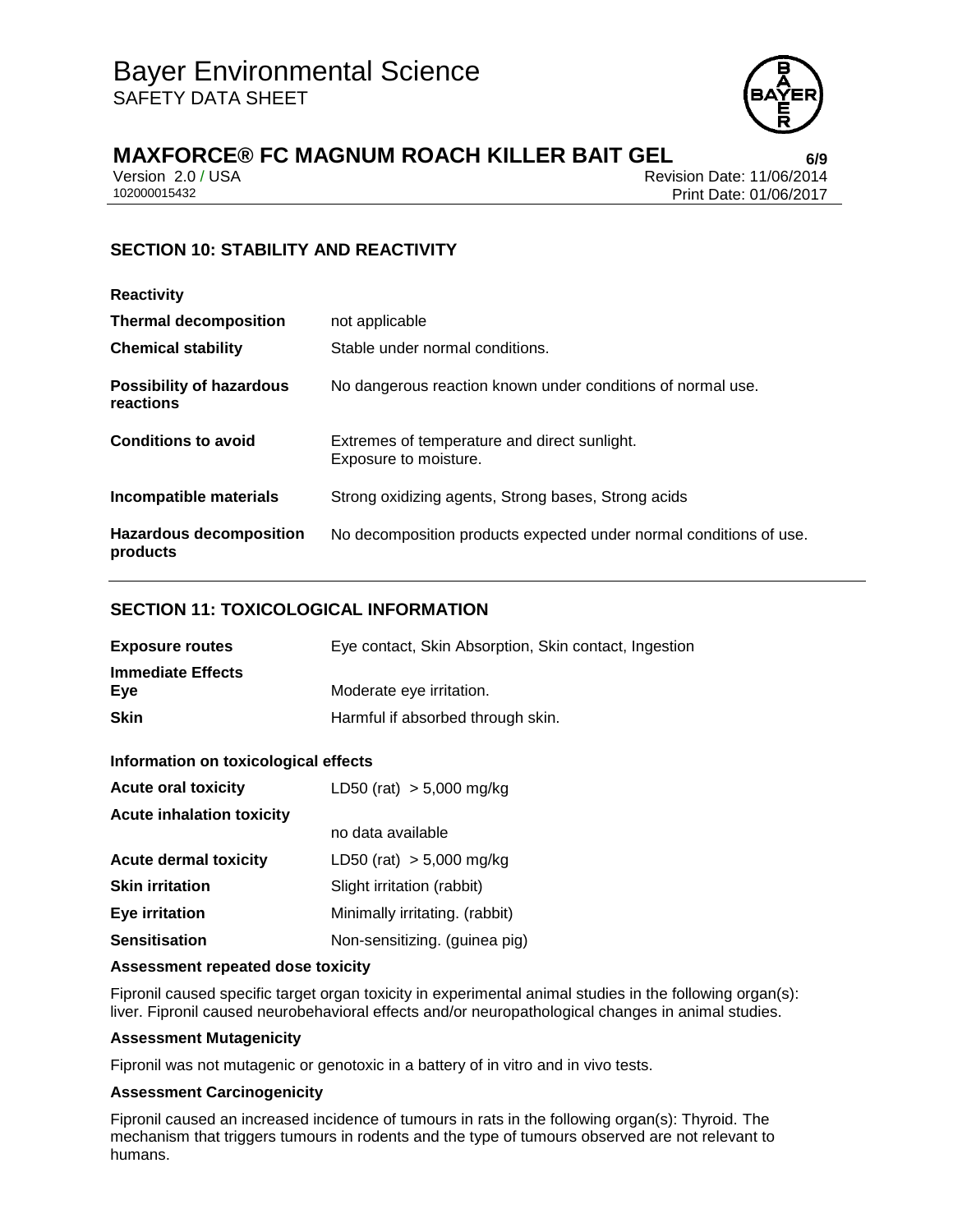

# **MAXFORCE® FC MAGNUM ROACH KILLER BAIT GEL 7/9**

Version 2.0 / USA Revision Date: 11/06/2014<br>102000015432 Print Date: 01/06/2017 Print Date: 01/06/2017

#### **ACGIH**

None.

**NTP**

None.

**IARC**

None.

#### **OSHA**

None.

#### **Assessment toxicity to reproduction**

Fipronil caused reproduction toxicity in a two-generation study in rats only at dose levels also toxic to the parent animals. The reproduction toxicity seen with Fipronil is related to parental toxicity.

#### **Assessment developmental toxicity**

Fipronil did not cause developmental toxicity in rats and rabbits.

#### **Further information**

Acute toxicity studies have been bridged from a similar formulation(s). Only acute toxicity studies have been performed on the formulated product.

## **SECTION 12: ECOLOGICAL INFORMATION**

| <b>Toxicity to fish</b>                     | LC50 (Oncorhynchus mykiss (rainbow trout)) 0.25 mg/l<br>Exposure time: 96 h<br>The value mentioned relates to the active ingredient fipronil.                                                                                                   |  |  |
|---------------------------------------------|-------------------------------------------------------------------------------------------------------------------------------------------------------------------------------------------------------------------------------------------------|--|--|
| <b>Toxicity to aquatic</b><br>invertebrates | EC50 (Daphnia magna (Water flea)) 0.19 mg/l<br>Exposure time: 48 h<br>The value mentioned relates to the active ingredient fipronil.                                                                                                            |  |  |
| <b>Toxicity to aquatic plants</b>           | EC50 (Scenedesmus subspicatus) 0.068 mg/l<br>Exposure time: 96 h<br>The value mentioned relates to the active ingredient fipronil.                                                                                                              |  |  |
| <b>Biodegradability</b>                     | Fipronil: ; not rapidly biodegradable                                                                                                                                                                                                           |  |  |
| Koc                                         | Fipronil: Koc: 427 - 1278                                                                                                                                                                                                                       |  |  |
| <b>Bioaccumulation</b>                      | Fipronil: Bioconcentration factor (BCF) 321; Does not bioaccumulate.                                                                                                                                                                            |  |  |
| <b>Mobility in soil</b>                     | Fipronil: Slightly mobile in soils                                                                                                                                                                                                              |  |  |
| <b>Environmental precautions</b>            | Do not allow to get into surface water, drains and ground water.<br>Do not contaminate surface or ground water by cleaning equipment or<br>disposal of wastes, including equipment wash water.<br>Apply this product as specified on the label. |  |  |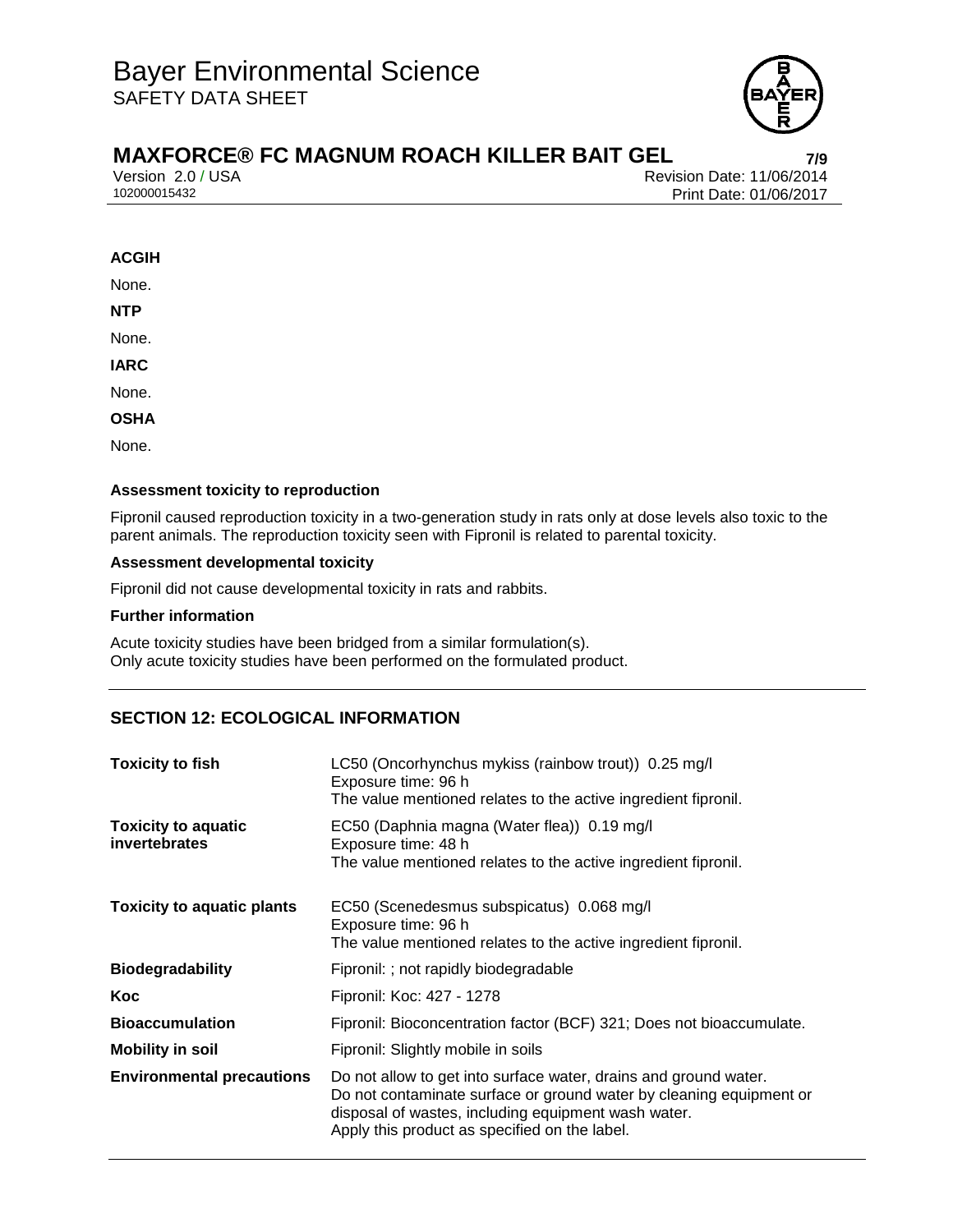

# **MAXFORCE® FC MAGNUM ROACH KILLER BAIT GEL 8/9**

Version 2.0 / USA Revision Date: 11/06/2014<br>102000015432 Print Date: 01/06/2017 Print Date: 01/06/2017

## **SECTION 13: DISPOSAL CONSIDERATIONS**

#### **Waste treatment methods**

| <b>Product</b>                | It is best to use all of the product in accordance with label directions. If it<br>is necessary to dispose of unused product, please follow container label<br>instructions and applicable local guidelines.<br>Never place unused product down any indoor or outdoor drain. |
|-------------------------------|------------------------------------------------------------------------------------------------------------------------------------------------------------------------------------------------------------------------------------------------------------------------------|
| <b>Contaminated packaging</b> | Do not re-use empty containers.<br>Place empty container in trash.<br>Follow advice on product label and/or leaflet.                                                                                                                                                         |
| <b>RCRA Information</b>       | Characterization and proper disposal of this material as a special or<br>hazardous waste is dependent upon Federal, State and local laws and<br>are the user's responsibility. RCRA classification may apply.                                                                |

#### **SECTION 14: TRANSPORT INFORMATION**

According to national and international transport regulations this material is not classified as dangerous goods / hazardous material.

## **SECTION 15: REGULATORY INFORMATION**

**EPA Registration No.** 432-1460 **US Federal Regulations TSCA list** None. **US. Toxic Substances Control Act (TSCA) Section 12(b) Export Notification (40 CFR 707, Subpt D)** None. **SARA Title III - Section 302 - Notification and Information** None. **SARA Title III - Section 313 - Toxic Chemical Release Reporting** None. **US States Regulatory Reporting CA Prop65** This product does not contain any substances known to the State of California to cause cancer.

This product does not contain any substances known to the State of California to cause reproductive harm.

**US State Right-To-Know Ingredients** None.

**Canadian Regulations Canadian Domestic Substance List** None.